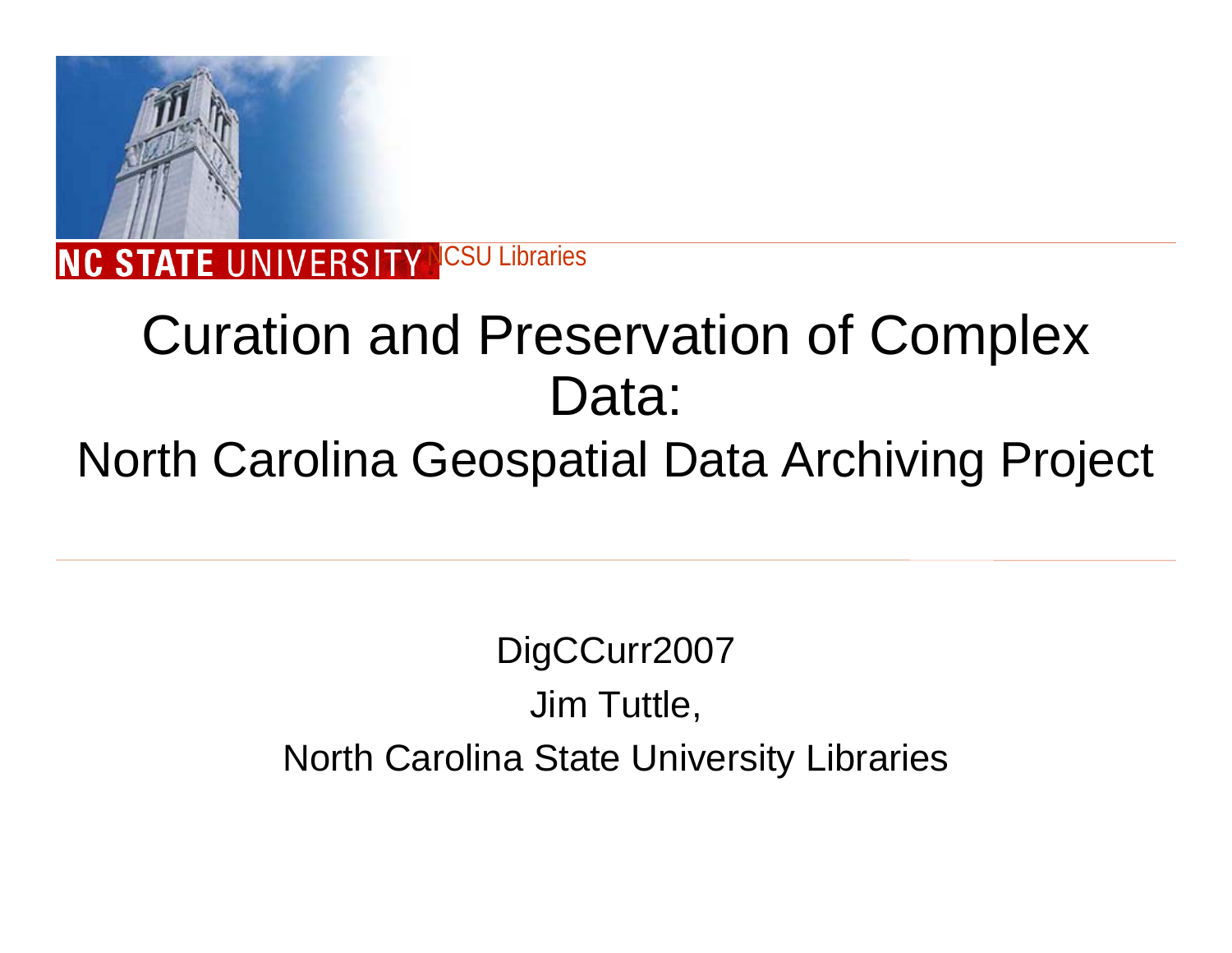## NC Geospatial Data Archiving Project

- 3 year digital preservation project
- Library of Congress NDIIPP
- State and local geospatial content in North **Carolina**
- Engage existing state/federal geospatial data infrastructures in preservation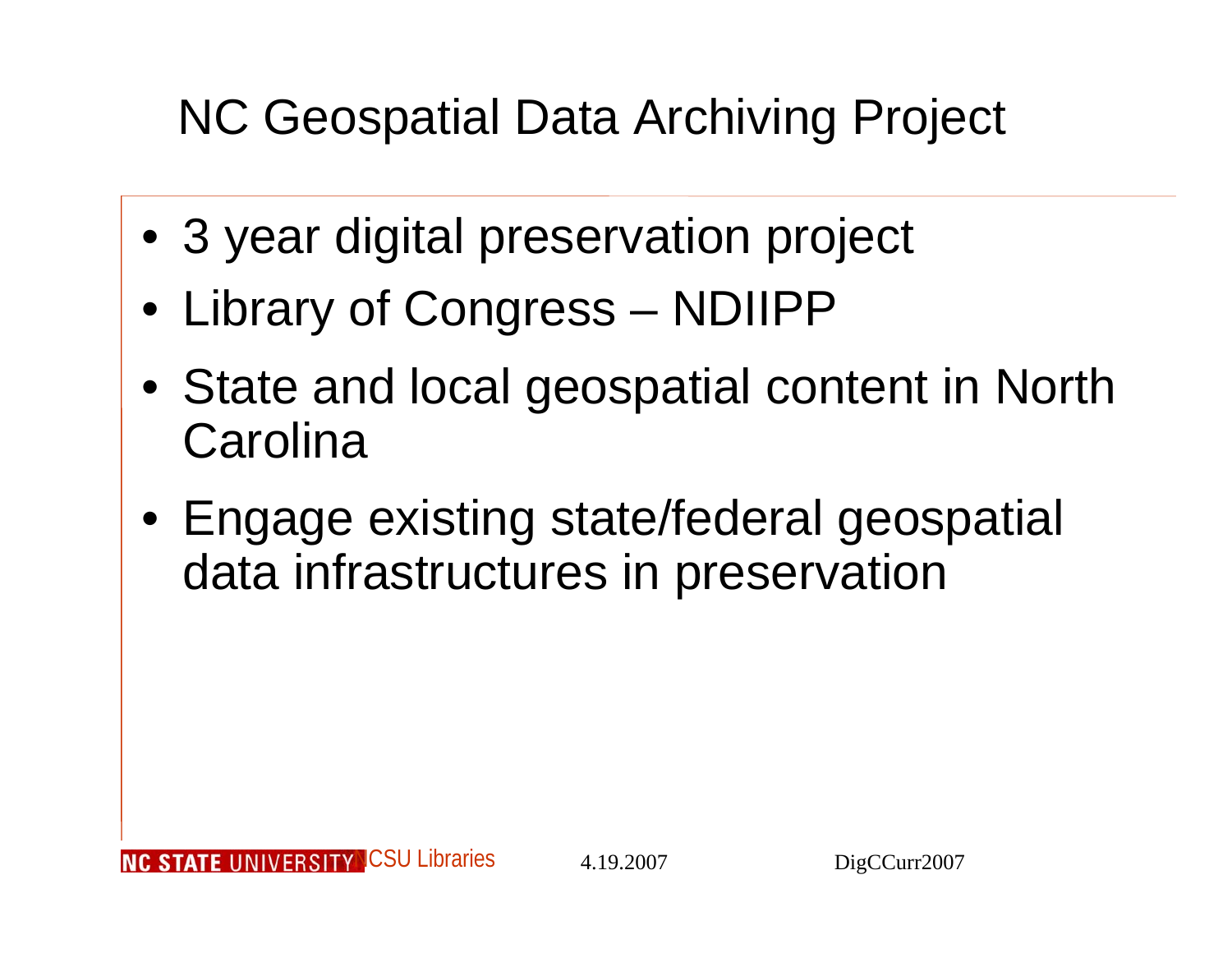#### Geospatial data types: Vector data

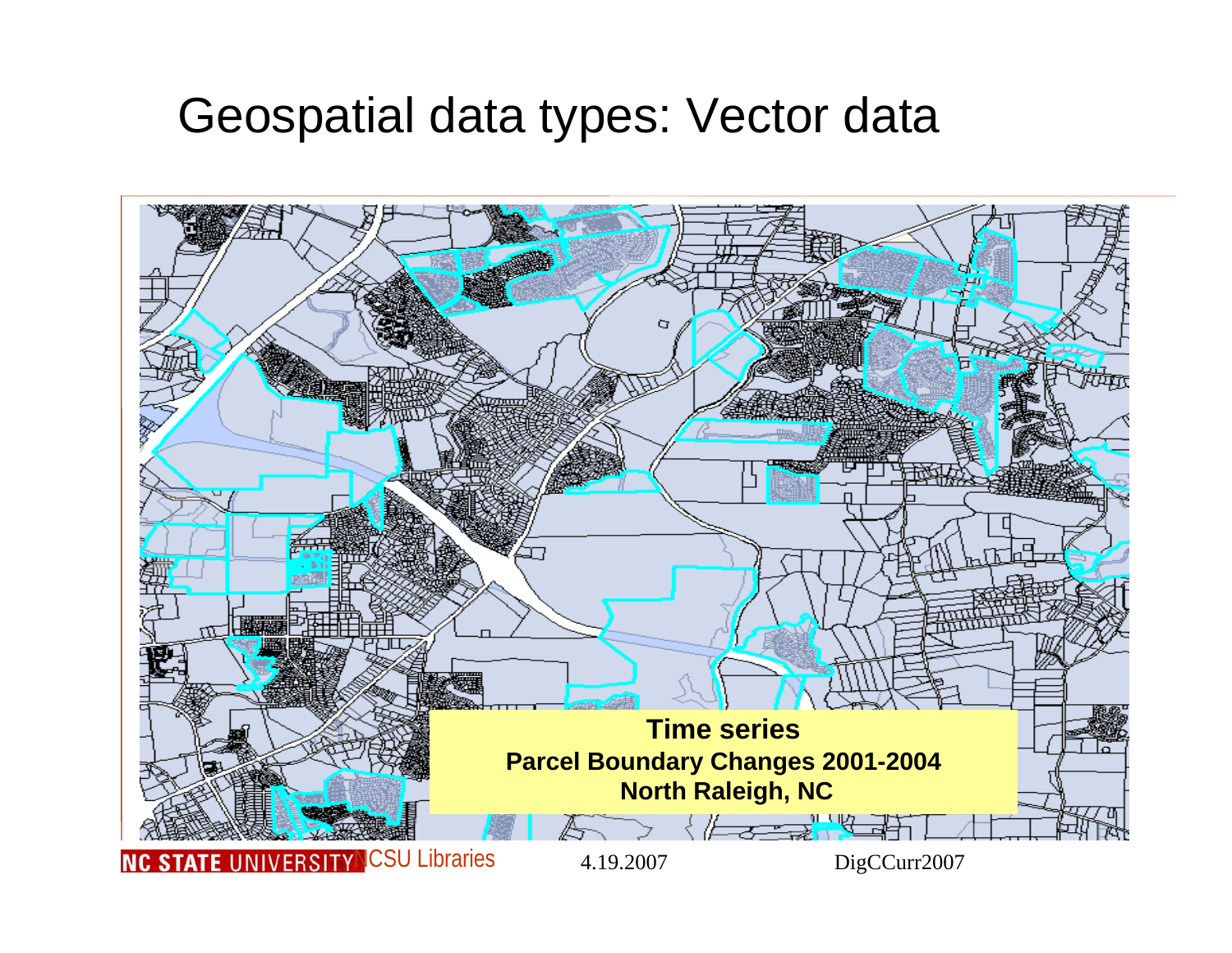#### Geospatial data types: Aerial imagery



**NC STATE UNIVERSITY CSU Libraries** 

4.19.2007 DigCCurr2007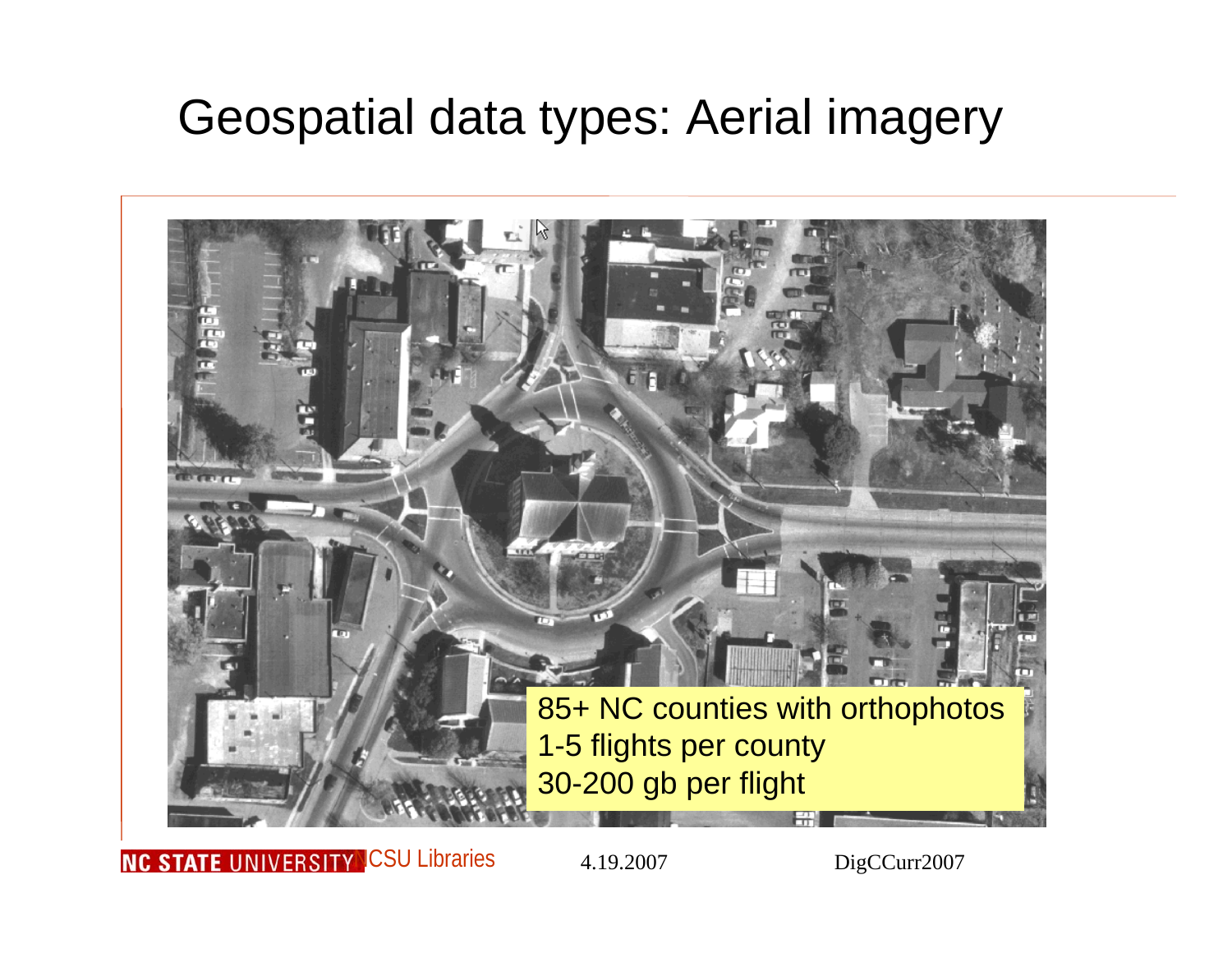#### Geospatial data types: Spatial **Databases**



#### **NC STATE UNIVERSITY CSU Libraries**

4.19.2007 5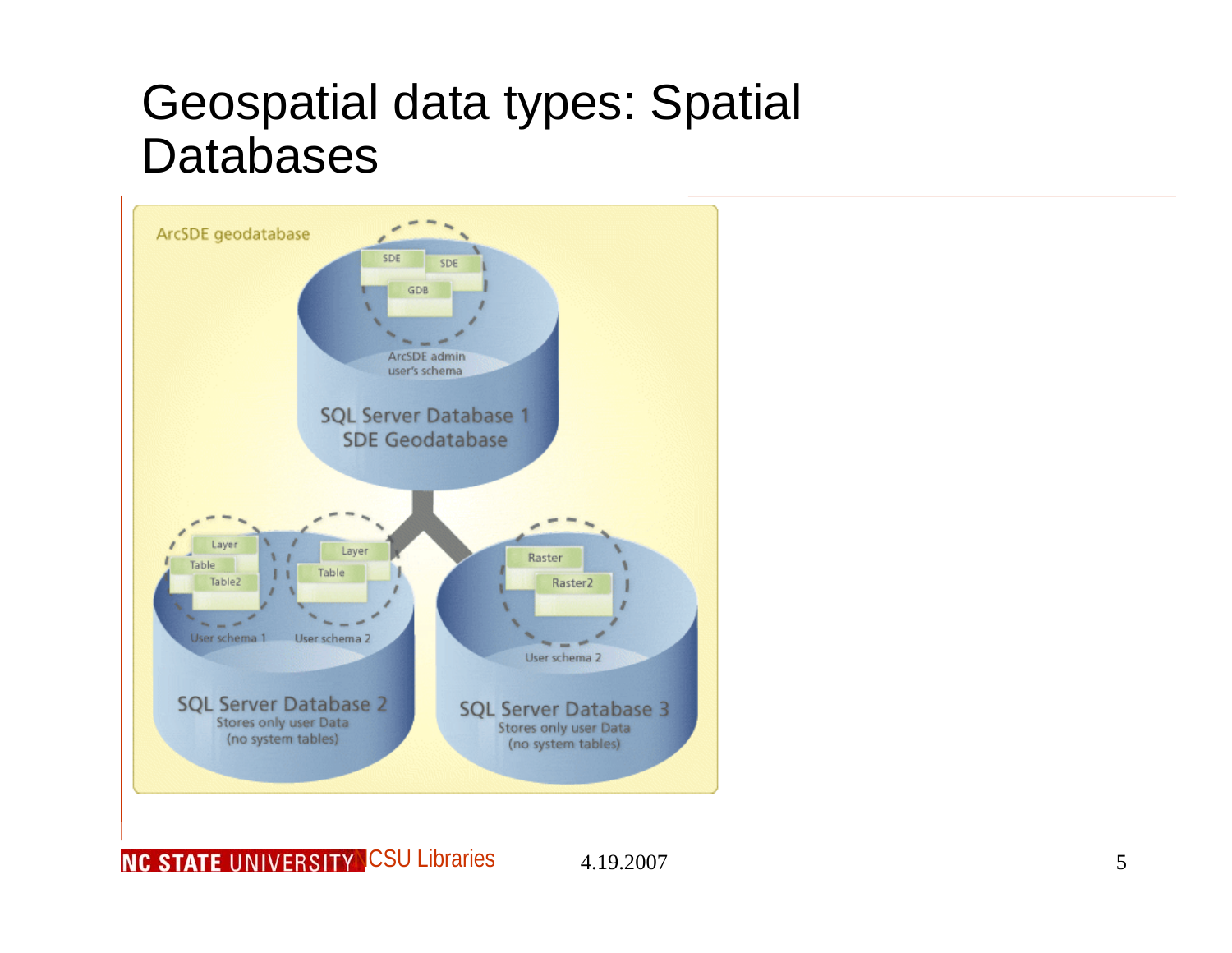#### Repository Pre-ingest Workflow

| <b>Data Receipt</b>        |
|----------------------------|
| <b>Format Processing</b>   |
| <b>Metadata Processing</b> |
| <b>Ingest Processes</b>    |
|                            |
|                            |
|                            |
|                            |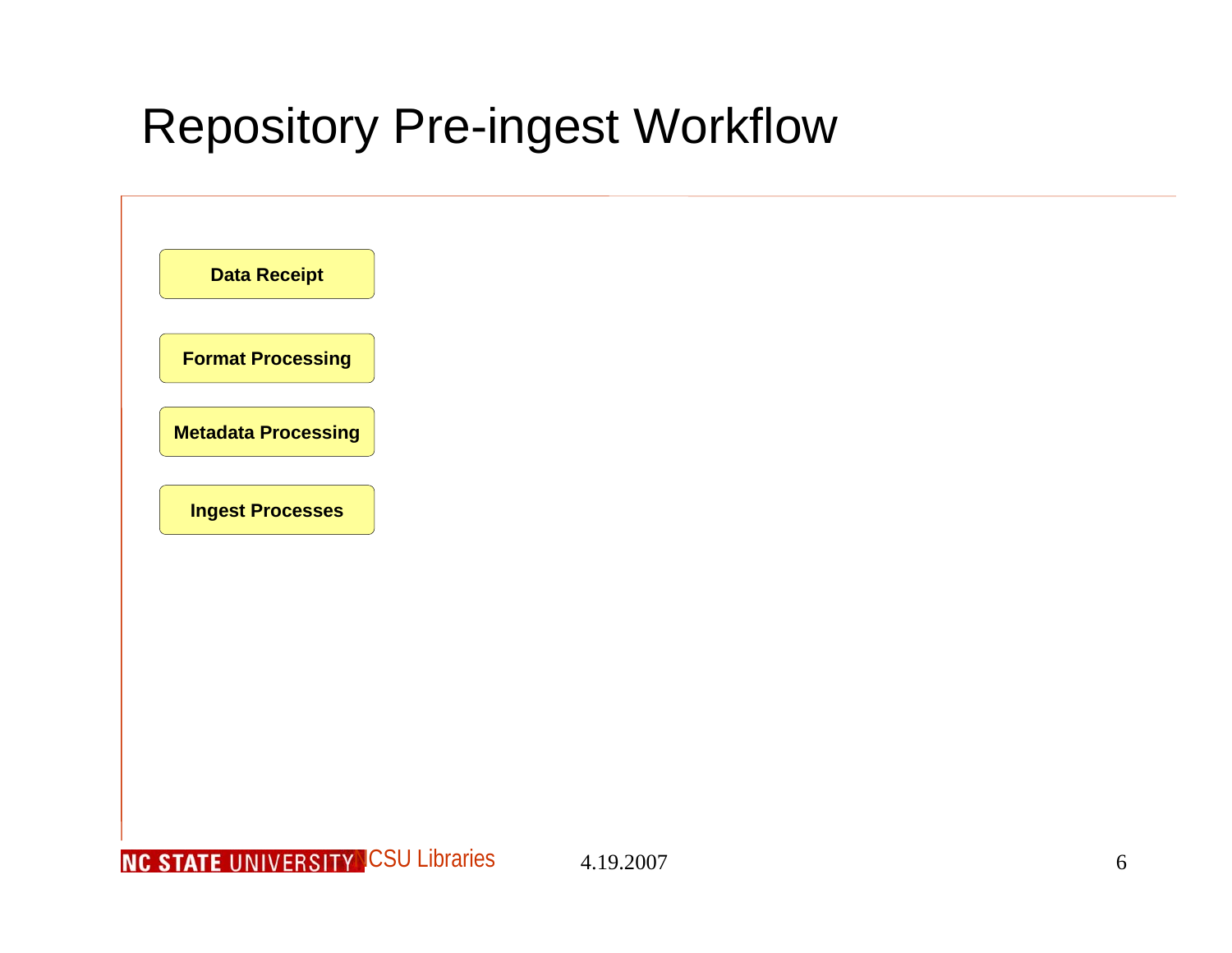#### Workflow – Data Receipt

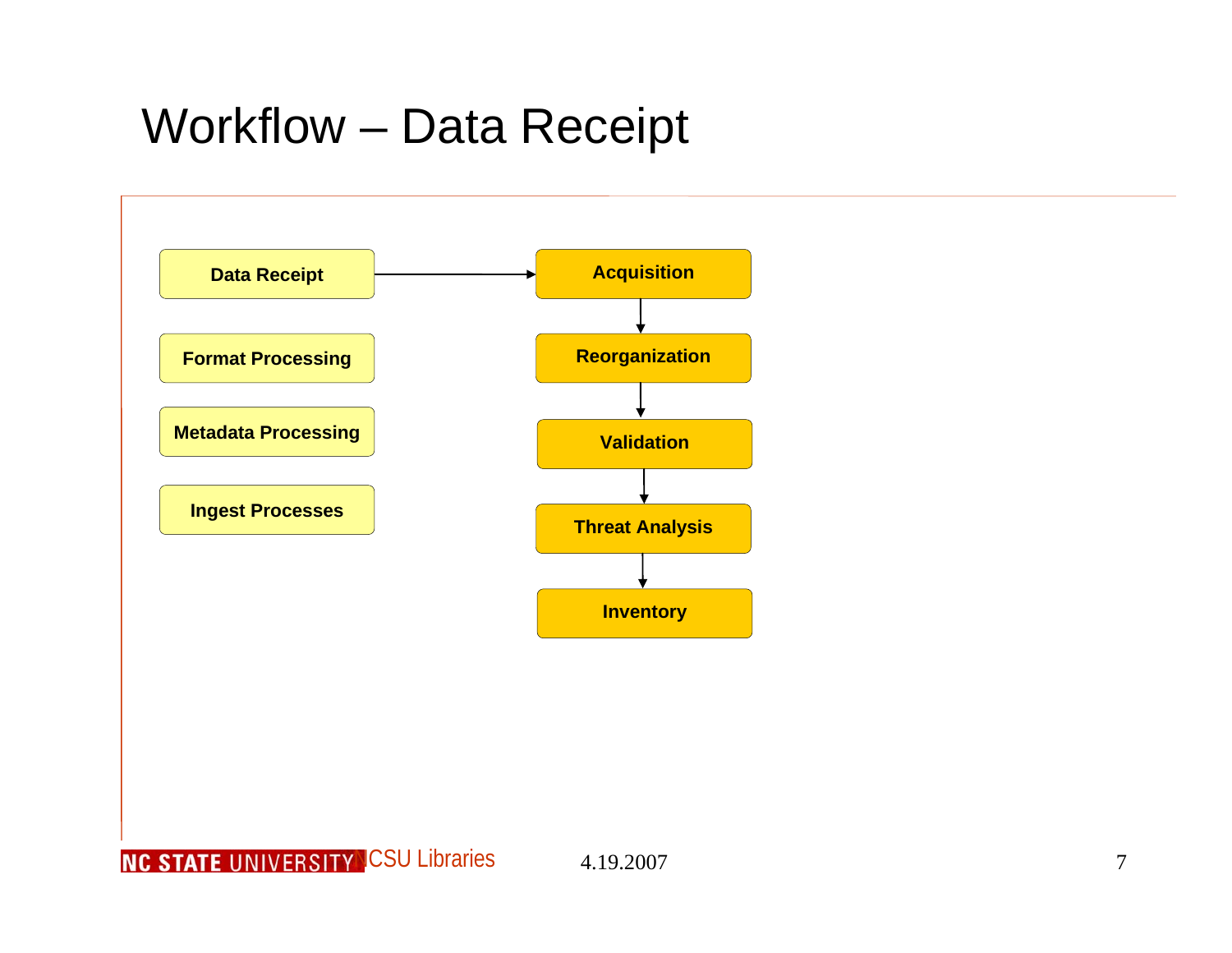### Workflow – Format Processing

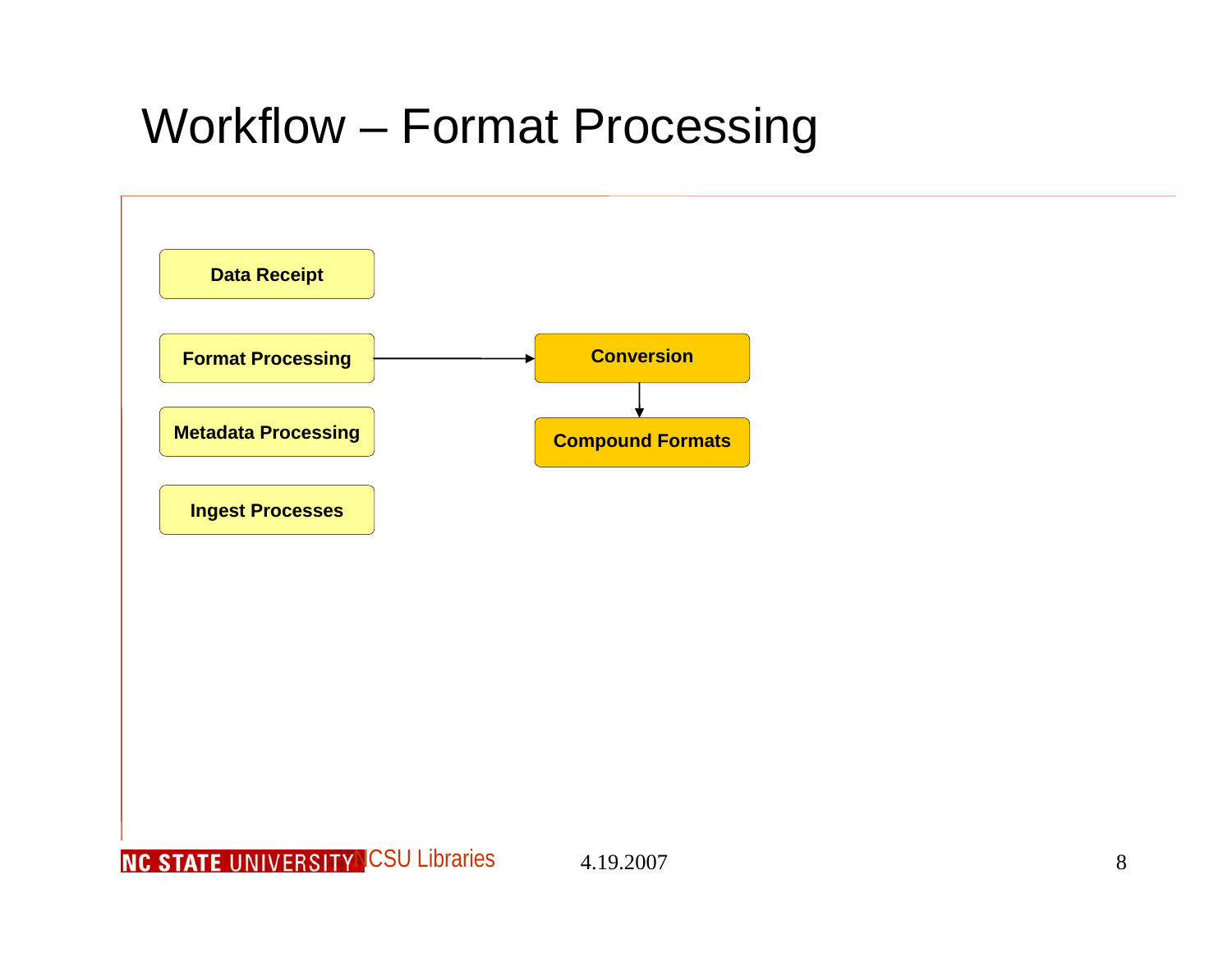### Workflow – Metadata Processing

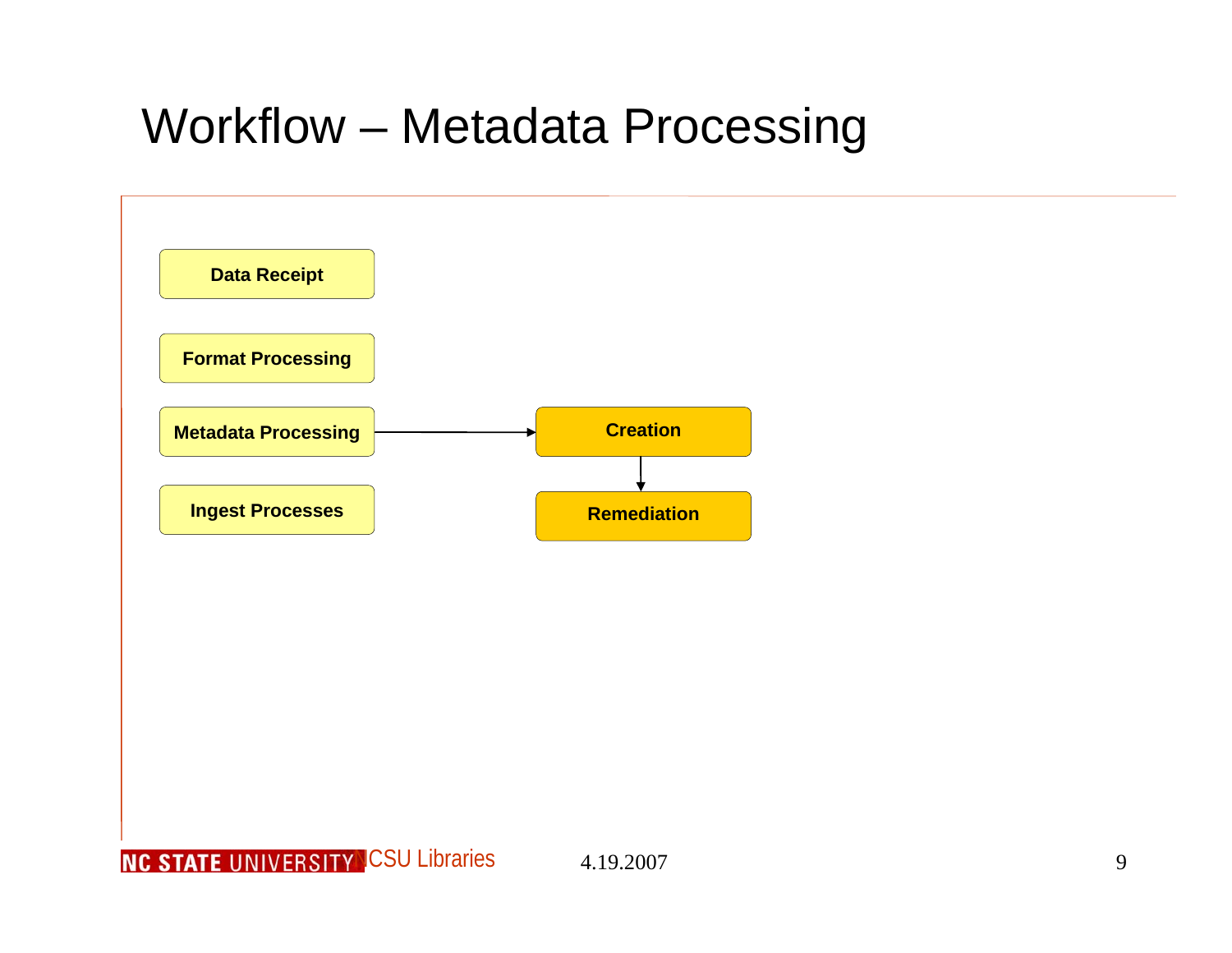#### Workflow – Ingest Processes



4.19.2007 10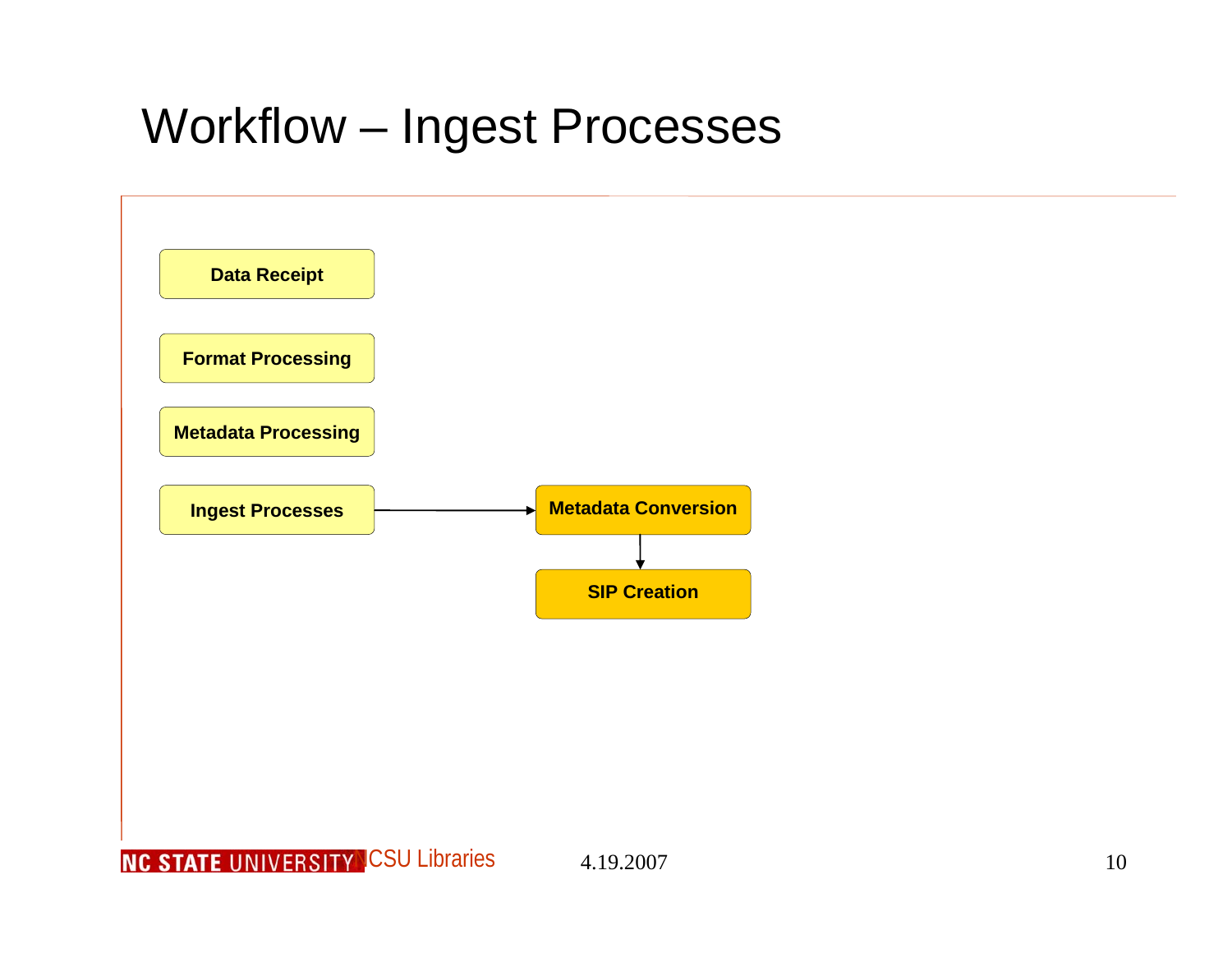#### Extended Curation: Feedback and Outreach